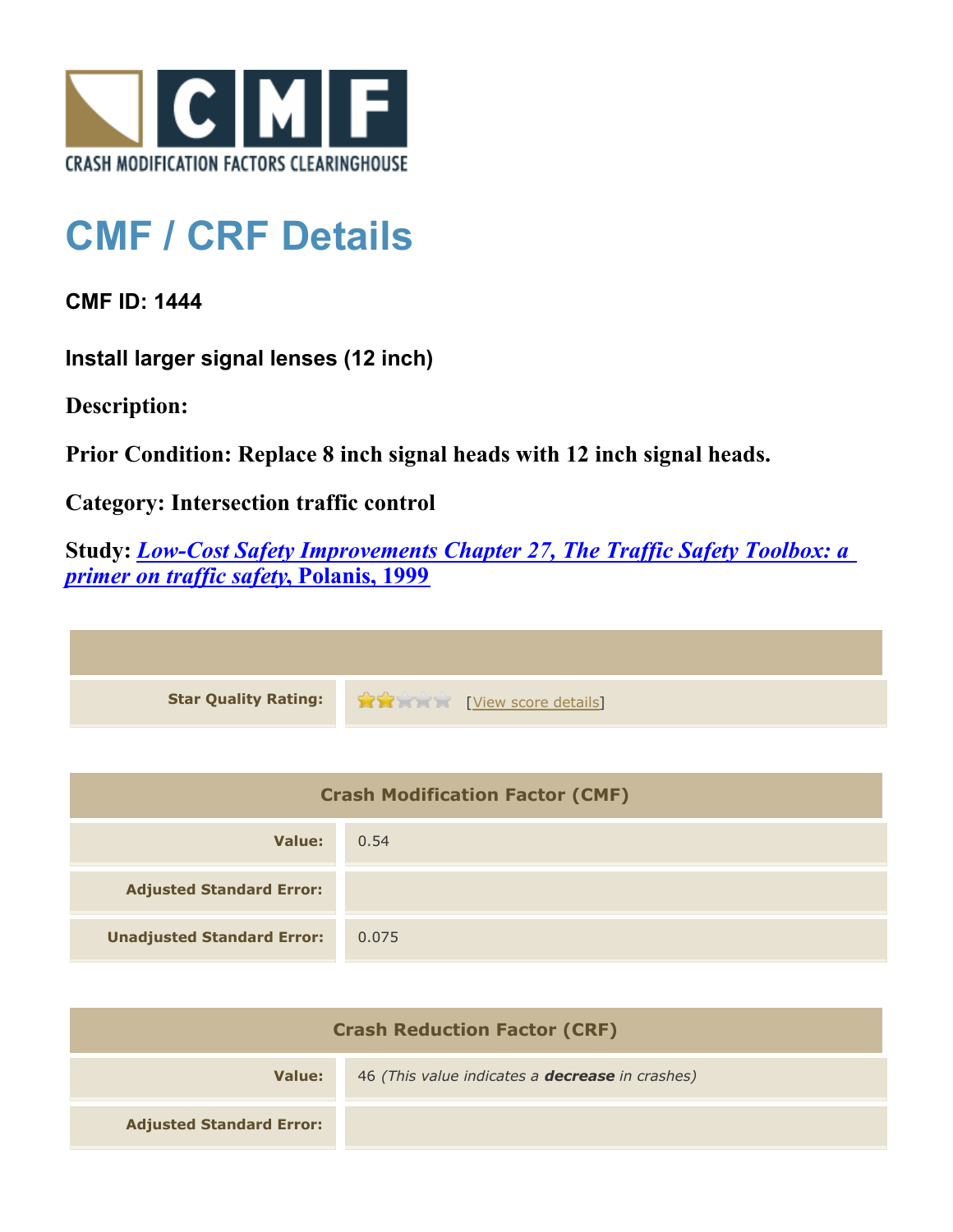| <b>Applicability</b>       |               |
|----------------------------|---------------|
| <b>Crash Type:</b>         | Angle         |
| <b>Crash Severity:</b>     | All           |
| <b>Roadway Types:</b>      | Not specified |
| <b>Number of Lanes:</b>    |               |
| <b>Road Division Type:</b> |               |
| <b>Speed Limit:</b>        |               |
| <b>Area Type:</b>          | Urban         |
| <b>Traffic Volume:</b>     |               |
| <b>Time of Day:</b>        | All           |

## *If countermeasure is intersection-based*

| <b>Intersection Type:</b>         | Roadway/roadway (not interchange related) |
|-----------------------------------|-------------------------------------------|
| <b>Intersection Geometry:</b>     |                                           |
| <b>Traffic Control:</b>           | Signalized                                |
| <b>Major Road Traffic Volume:</b> |                                           |
| <b>Minor Road Traffic Volume:</b> |                                           |

| <b>Development Details</b>      |                      |
|---------------------------------|----------------------|
| <b>Date Range of Data Used:</b> |                      |
| <b>Municipality:</b>            | <b>Winston Salem</b> |
| State:                          | NC                   |